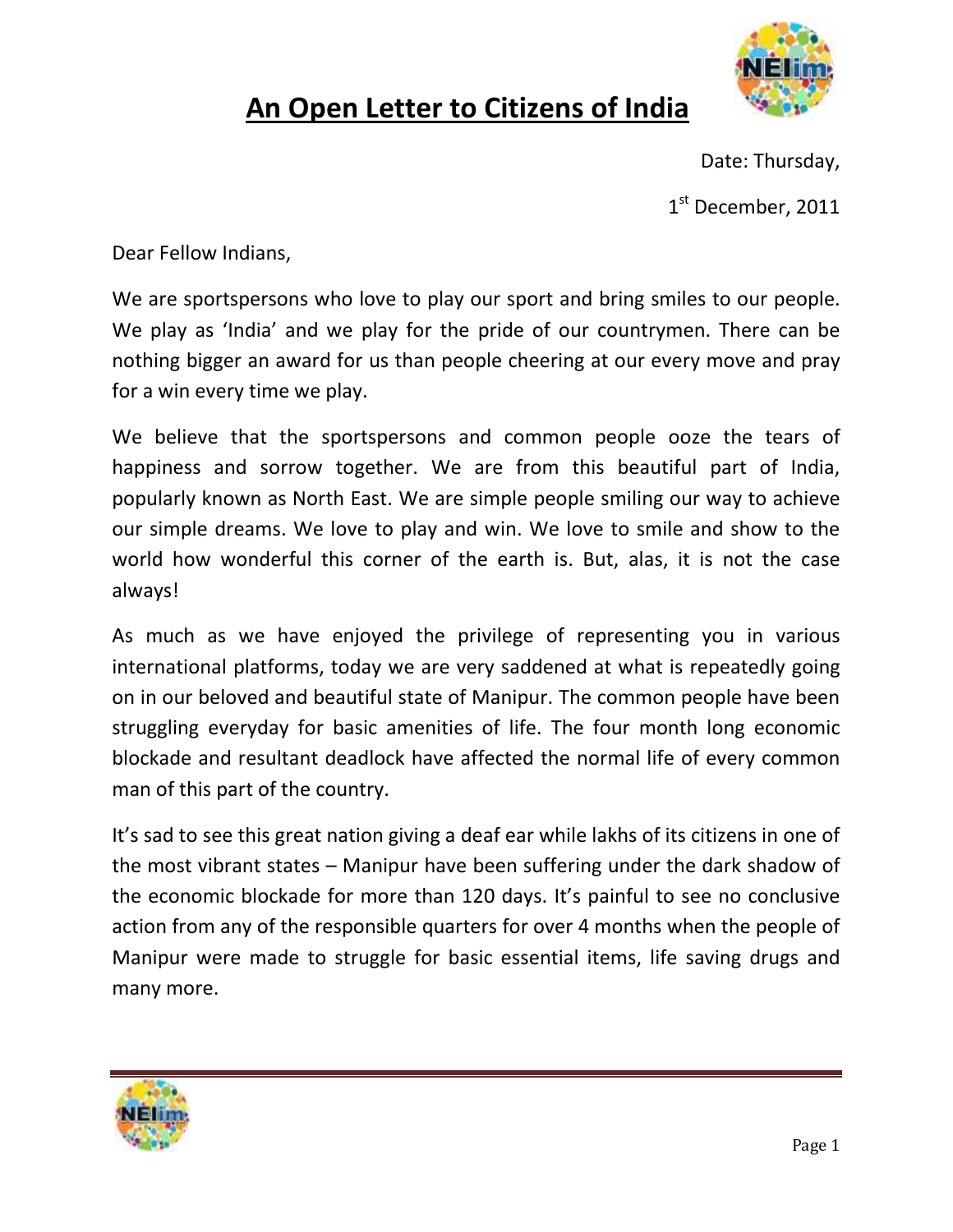

## **An Open Letter to Citizens of India**

It's same state which has produced some of the best sportspersons for this country who have brought laurels to the nation at international platforms; it's the same state which has given some of the best performing art forms and artistes to the nation.

Today, they need your support. They need support from everyone to put an end to the sufferings and help them live a normal life.

We appeal to everyone to restrain from using economic blockade or other such extreme modes of protest on humanitarian grounds and find a solution through democratic way. At the same time, we appeal to our fellow countrymen and the people's representatives to join hands and help bring back Manipur on the growth path and make it an integral part of the development of our nation.

Let us, the people of this country, work towards rebuilding the jewel of India.

We hope that our honourable prime minister will sow the seeds of peace and lay the foundation of a prosperous Manipur when he visits the state on  $3<sup>rd</sup>$ December, 2011.

> Hopefully, Kunjarani Devi (Weightlifting) M C Mary Kom (Boxing) Baichung Bhutia (Football) Gourmangi Singh (Football)